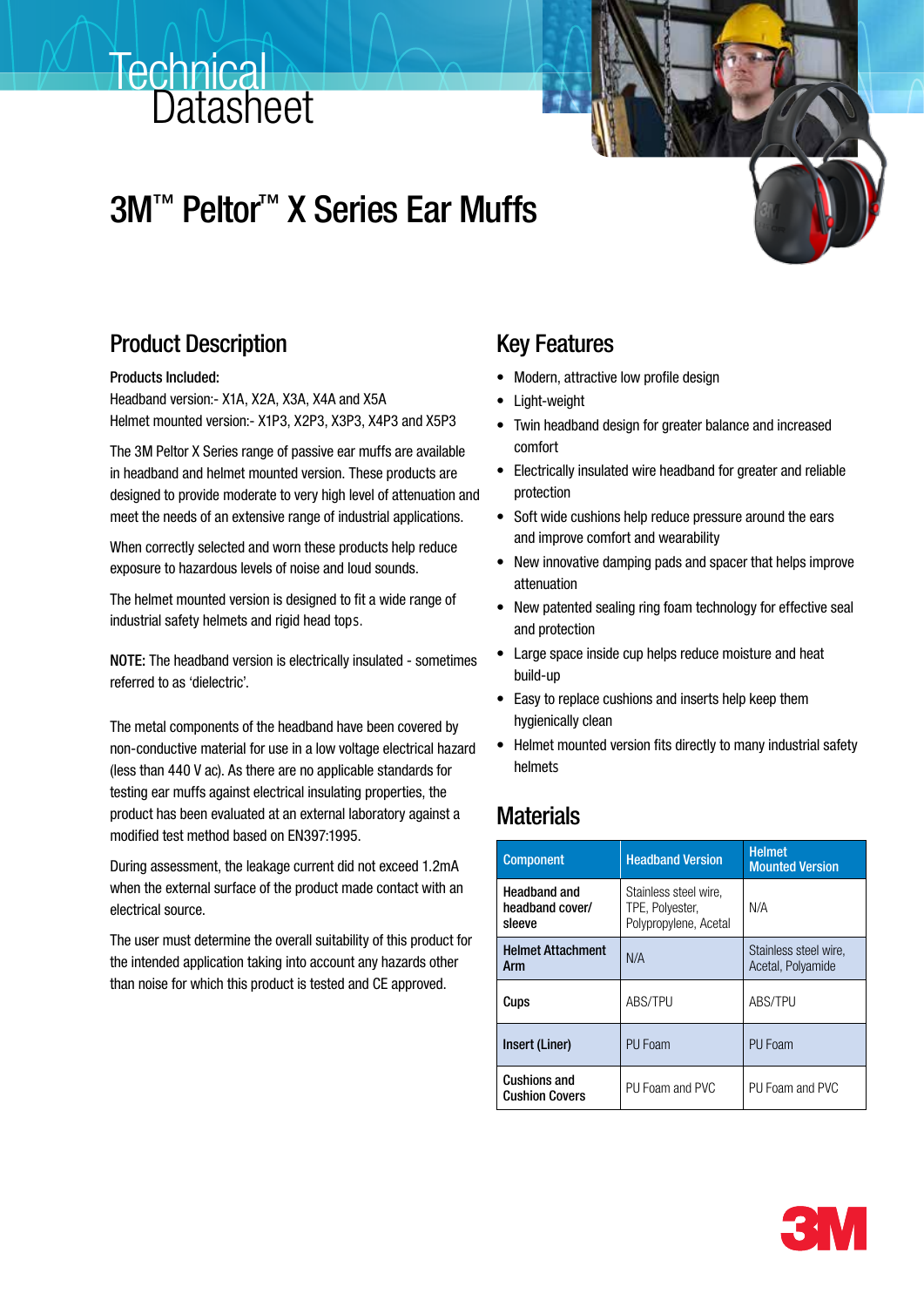| <b>Helmet Brand</b> | <b>Model Number</b>                   | P3 Adapter |                               |                               | <b>Size Combination</b> |       |       |
|---------------------|---------------------------------------|------------|-------------------------------|-------------------------------|-------------------------|-------|-------|
|                     |                                       |            | X <sub>1</sub> P <sub>3</sub> | X <sub>2</sub> P <sub>3</sub> | X3P3                    | X4P3  | X5P3  |
| 3M                  | G500 Headgear                         | E          | S/M/L                         | S/M/L                         | S/M/L                   | S/M/L | S/M/L |
| 3M                  | G22                                   | Ε          | S/M/L                         | S/M/L                         | M/L                     | S/M/L | L     |
| 3M                  | G2000                                 | $K^*$      | S/M/L                         | S/M/L                         | S/M/L                   | S/M/L | M/L   |
| 3M                  | G3000                                 | Ε          | S/M/L                         | S/M/L                         | S/M/L                   | S/M/L | M/L   |
| 3M                  | Versaflo <sup>™</sup> M-106 and M-107 | $AF*$      | S/M/L                         | S/M/L                         | S/M/L                   | S/M/L | S/M/L |
| 3M                  | Versaflo <sup>™</sup> M-306 and M-307 | $AF*$      | S/M/L                         | M/L                           | M/L                     | S/M/L | L     |
| Auboueix/Seybol     | Kara                                  | Ε          | S/M/L                         | S/M/L                         | S/M/L                   | S/M/L | M/L   |
| <b>MSA</b>          | V-Gard 500                            | Ε          | S/M/L                         | S/M/L                         | S/M/L                   | S/M/L | S/M/L |
| Peltz               | <b>Vertex Best</b>                    | E          | M/L                           | M/L                           | M/L                     | M/L   | L     |
| Protector           | Style 300                             | Ε          | M/L                           | M/L                           | M/L                     | M/L   | M/L   |
| Protector           | Style 600                             | E          | S/M/L                         | S/M/L                         | S/M/L                   | S/M/L | M/L   |

### Helmet Mounted Version Approved Combination

Key: \*Adapter to be ordered separately.

### **Mass**

| Model                         | Mass (g) |  |
|-------------------------------|----------|--|
| X <sub>1</sub> A              | 184      |  |
| X <sub>1</sub> P <sub>3</sub> | 185      |  |
| X <sub>2</sub> A              | 220      |  |
| X <sub>2</sub> P <sub>3</sub> | 220      |  |
| X3A                           | 245      |  |
| X3P3                          | 247      |  |
| X4A                           | 234      |  |
| X4P3                          | 236      |  |
| X <sub>5</sub> A              | 351      |  |
| X <sub>5</sub> P <sub>3</sub> | 353      |  |

## Standards and Approval

The 3M™ Peltor™ X Range Ear Muffs have been tested against EN352-1:2002 (Headband Version) and EN352-3:2002 (Helmet Mounted Version).

These products meet the Basic Safety Requirements as laid out in Annex II of the European Community Directive 89/686/EEC, and have been examined at the design stage by Combitech AB,. Box 168, SE-73223 Arboga, Sweden. (Notified Body number 2279).

## Applications

The 3M™ Peltor™ X Series range ear muffs are ideal for protection against noise arising from a wide range of applications in the workplace and leisure activity. Examples of typical applications include:-

- Metal processing
- • Automotive
- • Airports
- • Construction
- • Textile manufacture
- • Chemical & pharmaceutical manufacture
- • Cement manufacture
- • Printing
- • Woodworking
- Heavy engineering
- Foundry
- • Steelworks
- Mining and quarrying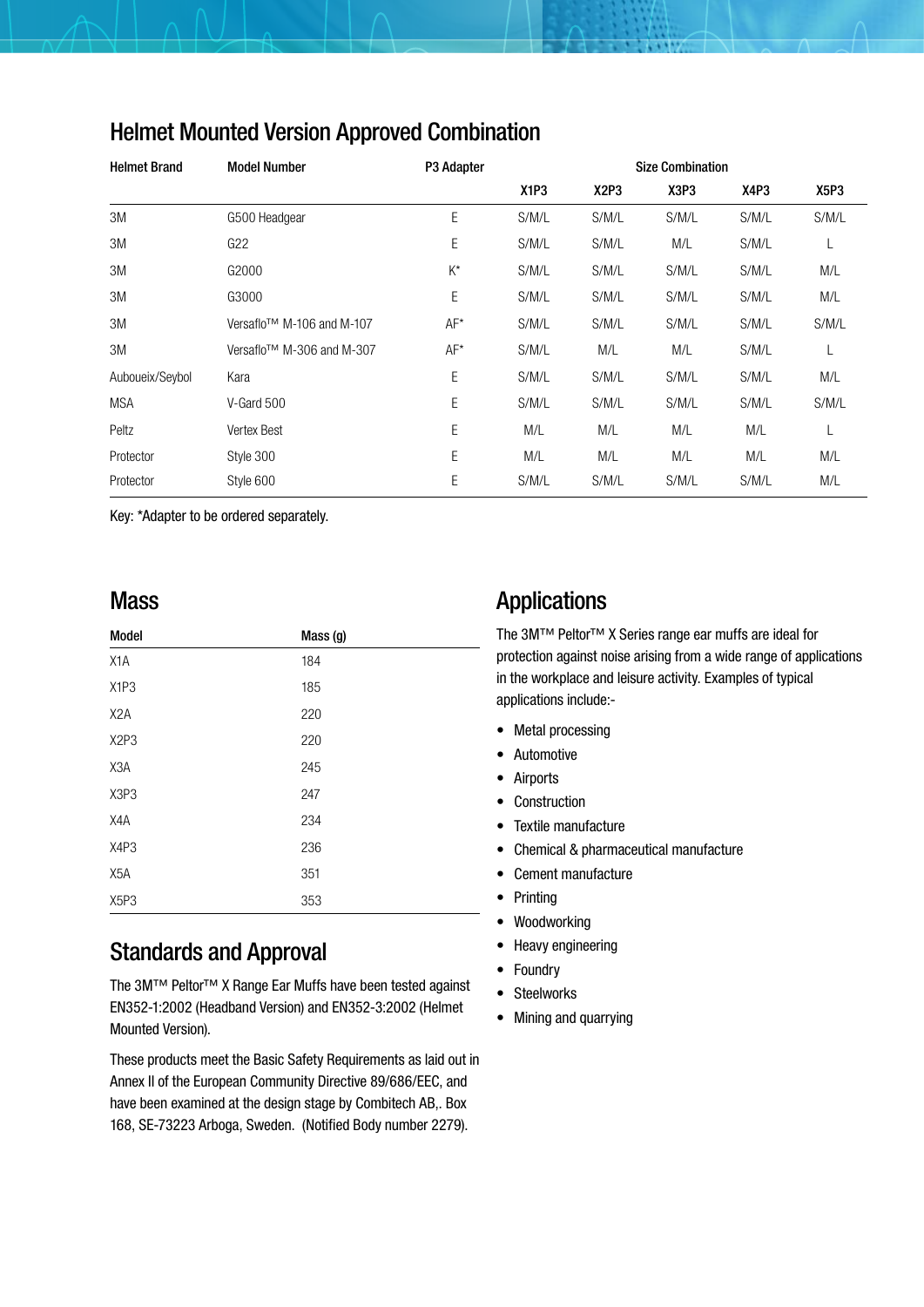### Attenuation Values

#### 3M™ Peltor™ X1A

| <b>Frequency (Hz)</b>                | 63   | 125  | 250  | 500  | 1000 | 2000 | 4000 | 8000 |
|--------------------------------------|------|------|------|------|------|------|------|------|
| Mean attenuation (dB)                | 15.6 | 11.9 | 15.4 | 24.5 | 34.3 | 32.8 | 37.4 | 37.4 |
| Std deviation (dB)                   | 3.6  | 2.0  | 2.6  | 2.6  | 2.3  | 3.3  | 2.5  | 3.8  |
| <b>Assumed Protection Value (dB)</b> | 12.0 | 9.9  | 12.8 | 22.0 | 31.9 | 29.5 | 34.9 | 33.5 |

**The State** 

o a c

SNR=27 dB H=32 dB M=24 dB L=16 dB

#### 3M™ Peltor™ X2A

| <b>Frequency (Hz)</b>                | 63   | 125  | 250  | 500  | 1000 | 2000 | 4000 | 8000 |
|--------------------------------------|------|------|------|------|------|------|------|------|
| Mean attenuation (dB)                | 19.0 | 14.1 | 22.2 | 31.1 | 39.7 | 36.6 | 37.0 | 37.9 |
| Std deviation (dB)                   | 4.5  | 2.2  | 2.1  | 2.7  | 3.2  | 3.2  | 3.7  | 3.4  |
| <b>Assumed Protection Value (dB)</b> | 14.5 | 11.9 | 20.1 | 28.4 | 36.6 | 33.5 | 33.3 | 34.5 |

SNR=31 dB H=34 dB M=29 dB L=20 dB

#### 3M™ Peltor™ X3A

| <b>Frequency (Hz)</b>                | 63   | 125  | 250  | 500  | 1000 | 2000 | 4000 | 8000 |
|--------------------------------------|------|------|------|------|------|------|------|------|
| Mean attenuation (dB)                | 21.5 | 22.8 | 25.1 | 27.0 | 40.0 | 35.8 | 38.5 | 38.9 |
| Std deviation (dB)                   | 3.0  | 2.1  | 3.1  | 1.7  | 2.8  | 2.2  | 2.7  | 2.9  |
| <b>Assumed Protection Value (dB)</b> | 18.4 | 20.7 | 22.0 | 25.4 | 37.2 | 33.6 | 35.8 | 35.9 |

SNR=33 dB H=35 dB M=30 dB L=25 dB

#### 3M™ Peltor™ X4A

| <b>Frequency (Hz)</b>                | 63   | 125  | 250  | 500  | 1000 | 2000 | 4000 | 8000 |
|--------------------------------------|------|------|------|------|------|------|------|------|
| Mean attenuation (dB)                | 19.6 | 17.8 | 22.1 | 30.6 | 39.5 | 37.3 | 43.8 | 42.1 |
| Std deviation (dB)                   | 4.1  | 2.3  | 2.5  | 1.8  | 2.9  | 4.1  | 2.8  | 4.0  |
| <b>Assumed Protection Value (dB)</b> | 15.5 | 15.5 | 19.6 | 28.8 | 36.6 | 33.2 | 41.1 | 38.2 |

SNR=33 dB H=36 dB M=30 dB L=22 dB

#### 3M™ Peltor™ X5A

| Frequency (Hz)                       | 63   | 125  | 250  | 500  | 1000 | 2000 | 4000 | 8000 |
|--------------------------------------|------|------|------|------|------|------|------|------|
| Mean attenuation (dB)                | 23.0 | 22.3 | 28.8 | 39.7 | 44.2 | 39.8 | 43.0 | 40.2 |
| Std deviation (dB)                   | 3.1  | 2.4  | 2.4  | 2.7  | 3.4  | 4.6  | 2.8  | 2.9  |
| <b>Assumed Protection Value (dB)</b> | 19.8 | 19.9 | 26.4 | 37.0 | 40.9 | 35.2 | 40.2 | 37.3 |

SNR=37 dB H=37 dB M=35 dB L=27 dB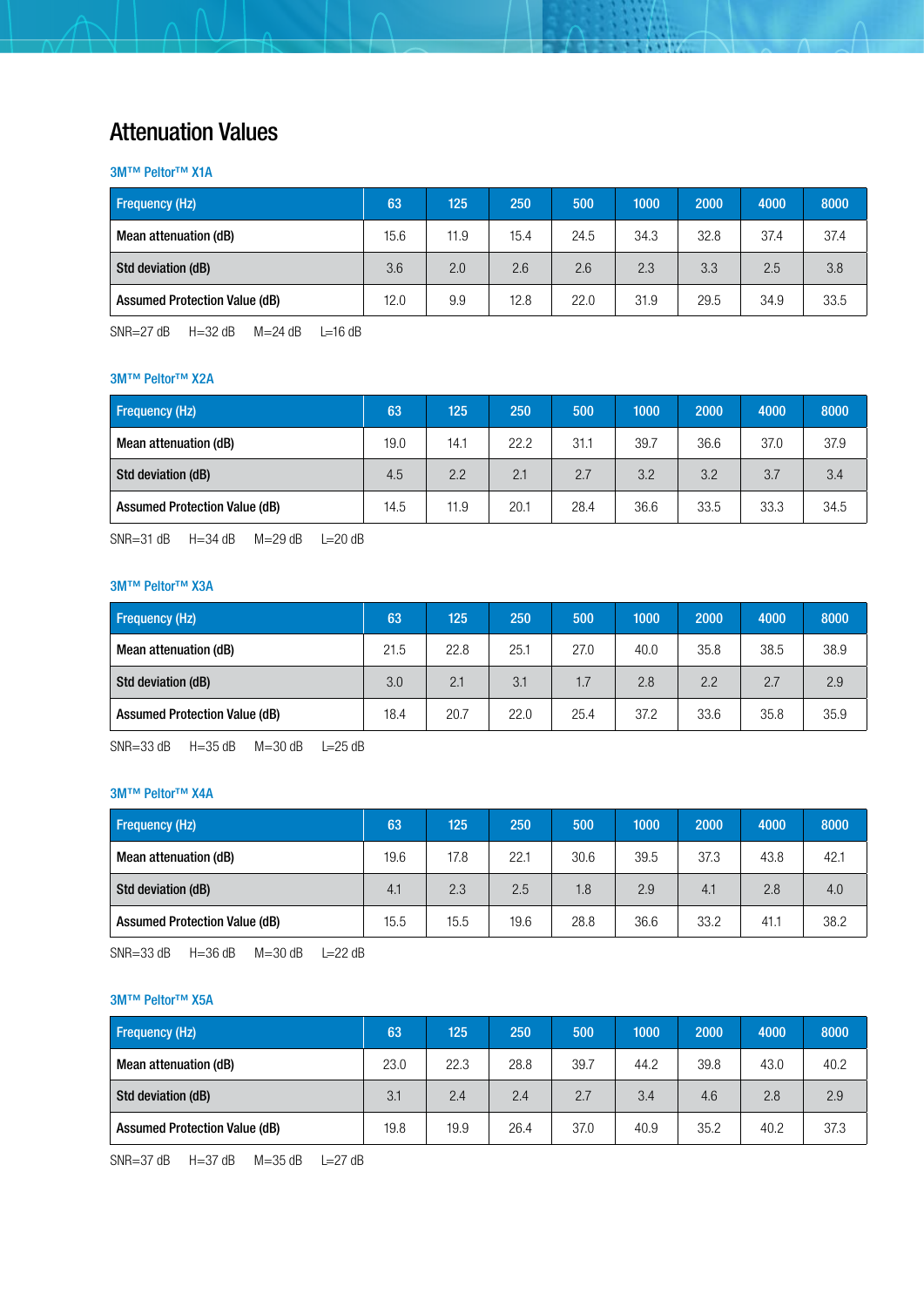#### 3M™ Peltor™ X1P3

| <b>Frequency (Hz)</b>                | 63   | 125  | 250  | 500  | 1000 | 2000 | 4000 | 8000 |
|--------------------------------------|------|------|------|------|------|------|------|------|
| Mean attenuation (dB)                | 14.7 | 11.4 | 15.8 | 24.5 | 32.5 | 32.0 | 35.6 | 35.1 |
| Std deviation (dB)                   | 3.3  | 3.7  | 2.4  | 2.9  | 2.9  | 3.7  | 2.5  | 4.9  |
| <b>Assumed Protection Value (dB)</b> | 11.4 | 7.7  | 13.4 | 21.6 | 29.7 | 28.3 | 33.1 | 30.1 |

**The State** 

o de la

SNR=26 dB  $H=30$  dB  $M=23$  dB  $L=15$  dB

#### 3M™ Peltor™ X2P3

| <b>Frequency (Hz)</b>                | 63   | 125  | 250  | 500  | 1000 | 2000 | 4000 | 8000 |
|--------------------------------------|------|------|------|------|------|------|------|------|
| Mean attenuation (dB)                | 15.9 | 13.8 | 20.2 | 30.0 | 37.7 | 35.4 | 34.9 | 35.8 |
| Std deviation (dB)                   | 4.6  | 2.8  | 2.1  | 3.2  | 2.6  | 3.0  | 3.0  | 4.7  |
| <b>Assumed Protection Value (dB)</b> | 11.3 | 11.0 | 18.1 | 26.8 | 35.1 | 32.4 | 31.9 | 31.1 |

SNR=30 dB H=33 dB M=28 dB L=19 dB

#### 3M™ Peltor™ X3P3

| Frequency (Hz)                       | 63   | 125  | 250  | 500  | 1000 | 2000 | 4000 | 8000 |
|--------------------------------------|------|------|------|------|------|------|------|------|
| Mean attenuation (dB)                | 18.9 | 20.0 | 24.2 | 27.4 | 40.1 | 36.0 | 39.7 | 37.0 |
| Std deviation (dB)                   | 3.3  | 2.8  | 1.7  | 2.1  | 3.0  | 3.0  | 3.5  | 3.7  |
| <b>Assumed Protection Value (dB)</b> | 15.6 | 17.2 | 22.6 | 25.3 | 37.1 | 33.1 | 36.2 | 33.3 |

SNR=32 dB  $H=34$  dB  $M=30$  dB  $L=24$  dB

#### 3M™ Peltor™ X4P3

| <b>Frequency (Hz)</b>                | 63   | 125  | 250  | 500  | 1000 | 2000 | 4000 | 8000 |
|--------------------------------------|------|------|------|------|------|------|------|------|
| Mean attenuation (dB)                | 16.6 | 16.8 | 21.8 | 30.6 | 40.1 | 36.7 | 43.1 | 41.9 |
| Std deviation (dB)                   | 3.6  | 2.5  | 2.1  | 1.9  | 2.3  | 3.7  | 2.7  | 4.7  |
| <b>Assumed Protection Value (dB)</b> | 12.9 | 14.3 | 19.7 | 28.7 | 37.8 | 32.9 | 40.4 | 37.2 |

SNR=32 dB H=36 dB M=30 dB L=21 dB

#### 3M™ Peltor™ X5P3

| <b>Frequency (Hz)</b>                | 63   | 125  | 250  | 500  | 1000 | 2000 | 4000 | 8000 |
|--------------------------------------|------|------|------|------|------|------|------|------|
| Mean attenuation (dB)                | 20.4 | 22.0 | 26.9 | 38.2 | 43.5 | 38.7 | 41.0 | 40.4 |
| Std deviation (dB)                   | 3.3  | 3.1  | 2.2  | 2.8  | 3.4  | 4.5  | 2.5  | 3.3  |
| <b>Assumed Protection Value (dB)</b> | 17.1 | 18.9 | 24.7 | 35.4 | 40.2 | 34.2 | 38.5 | 37.2 |

SNR=36 dB H=36 dB M=34 dB L=26 dB